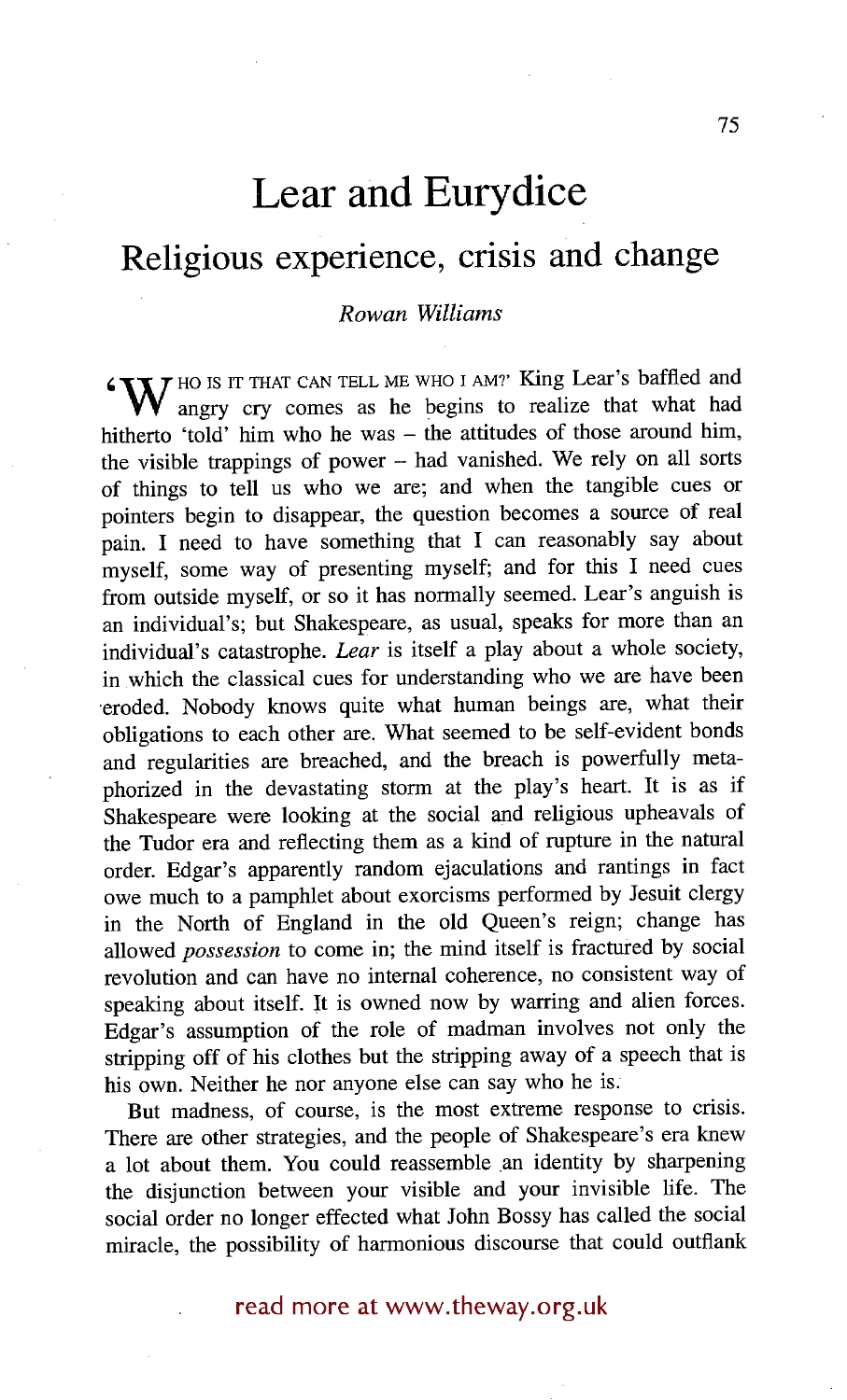rivalry.<sup>1</sup> Therefore the thing to do was to find or create a secret identity, an alternative world. The modern student may be bewildered or shocked by the overlap in Tudor England between Catholic circles, the world of espionage, the covert networks of homosexuality and the freemasonry of something very like atheism; but they are all alternative worlds, risky and shadowy, yet endowed with the glamour of an assurance that you would be *recognized* by others, that you were not left to pursue a course in which your only hope was to protect your interests by the untiring manipulation of a newly fluid social calculus. Tudor England was in important respects a paranoid society; the secret association (Catholic, freethinking, sexually dissident) both intensified the general climate of suspicion and promised a new and deep warmth of reassurance about who you might be.

# *Seeing what God sees*

But this throws the emphasis in finding who you are very much upon the *willingness* to sustain an identity that is not provided for you simply in virtue of being born into this time and place. Identity becomes something in which you appear to have a more active stake than before. You find who you are by separating yourself from what society offers – since this now appears empty or fails to deliver a sense of self solid enough to last. And when you put it in such terms, it ought to be clear that the Christian enterprise itself has some investment in this notion of an identity that is in some way 'willed', or at least voluntarily appropriated, *seen* to be true and compelling and then taken on. Christian identity in the first days of the Church involved a clear repudiation of social identities (as member of the Jewish community or citizen of the Empire or slave bound in to a particular scheme of property law or whatever) so as to assume a new but secret selfhood. The gospel tradition itself reinforced this by appeal to doing fight in secret, or to the reasons of the heart, deep beyond what is concretely done or omitted in public activity. Christian identity and its integrity is presented (notably in Matthew's Gospel and in much of Paul) as something for which external criteria are not straightforwardly available: what matters is what God sees, what is 'within'.

It is no surprise, then, if, at times of dramatic change in the social sphere, one of the most familiar Christian strategies is to appeal to the *interior.* In terms of a certain kind of Christian theology, periods of publicly obvious stability in which Christians learn who they are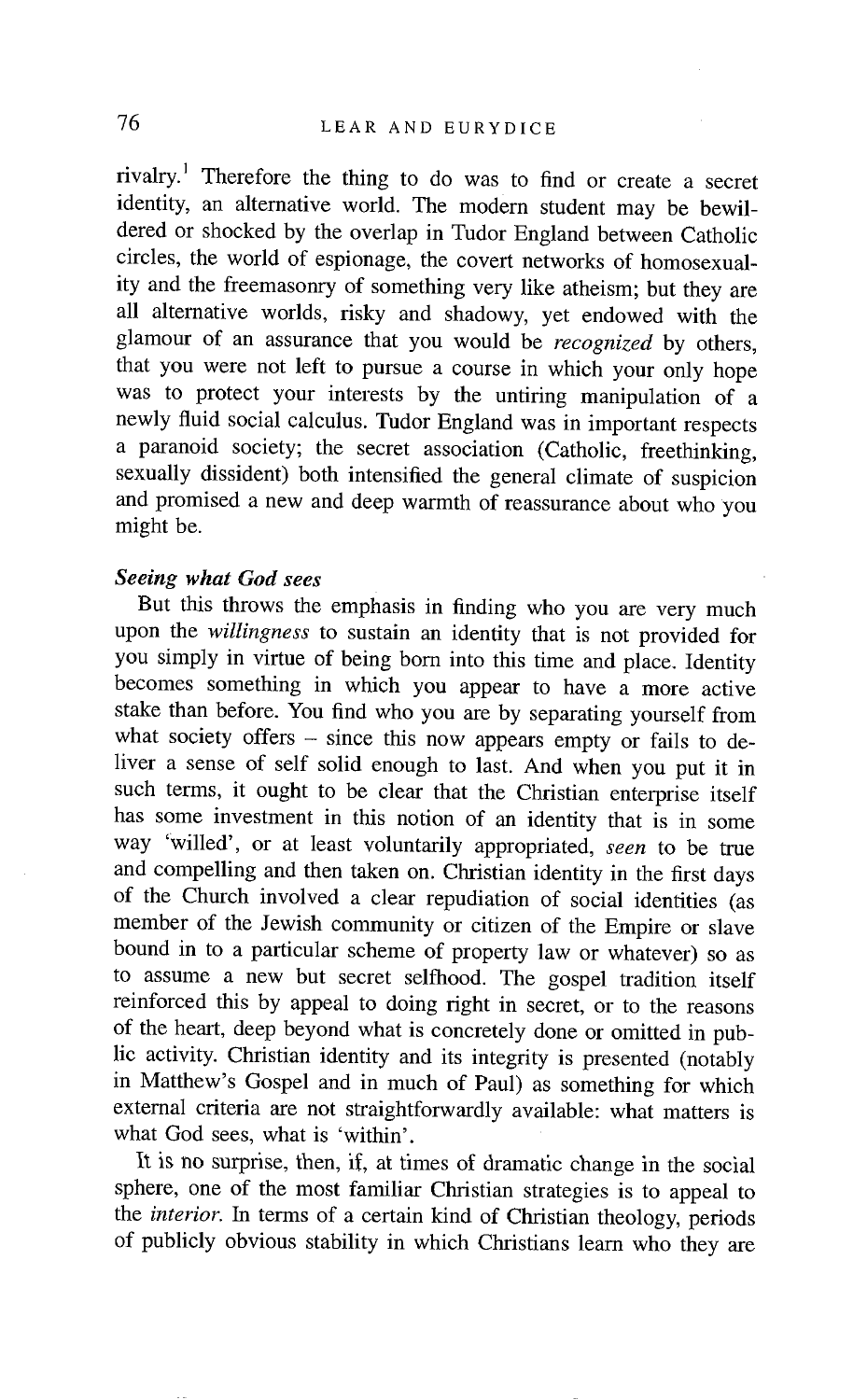from belonging to unproblematically defined Christian institutions are abnormal. And, while there are problems of other kinds (as we shall see) with appealing to the interior realm, the instinct that finds some difficulty with drawing Christian identity from stable structures is a sound enough one. The crises of religious history are regularly about how the identity provided by earlier structures has become an identity inaccessible to the true and frightening reality of God: the mission of Jesus is to do with the possibility of an identity shaped by an awareness of God's absolution and welcome, prior to all considerations of acceptability and satisfying conditions. The monastic movement in both the patristic and the medieval periods assumes that the divine image in us can only be recovered by standing away from the ecclesial institution in some of its more obvious external manifestations. Luther's protest, building on the legacy of the Dominican teachers of the Rhineland, is about the domestication of the terror and darkness of the cross by systematic and controlled piety. If we are what we are created to be only in relation to God, and if our God is truly inaccessible to manipulation and conceptual finality, there is something odd about looking for Christian identity in a pattern of corporate life that wilt tell you exhaustively who you are and what you are to do.

#### *Self-knowledge, introspection and a hidden Other*

But this is where problems begin to appear – and they appear with special intensity in the sixteenth and seventeenth centuries. For a variety of reasons, the shift away from the finality of the given structure becomes unprecedentedly radical. Hitherto there might have been ruptures in the life of institutions and communities, but the ambient culture had nonetheless continued to take for granted that the universe itself was stable and knowable according to certain categories; that the created subject occupied a place within a metaphysically assured environment, whatever might be the upheavals in grasping how you made contact with that environment. Self-knowledge was always first and foremost about knowing where you stood in the scheme of things; introspection would tell you a little about how you were at odds with or distanced from your proper place in the world, but it did not of itself tell you what your identity was. But, by the end of the sixteenth century, the examination of your history and feelings had come to be seen as offering unique evidence as to your nature and even your destiny.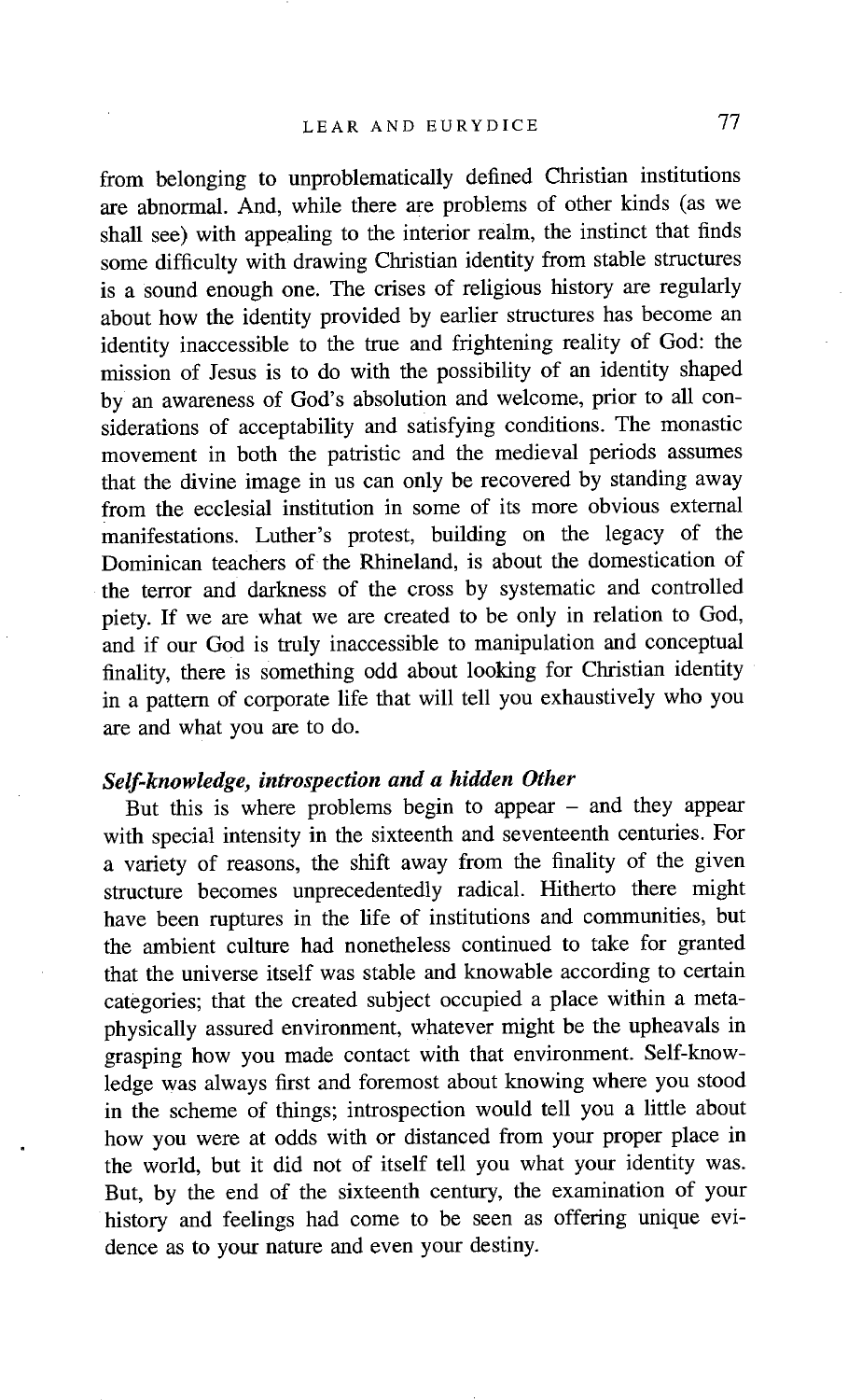Michel de Certeau's formidably complex treatment of this issue<sup>2</sup> contrasts the ancient and medieval discipline of self-knowledge with the emergence in the sixteenth century of a question that might be expressed as 'Who else lives inside of you?' or 'To whom do you speak?' Within the life of the speaking or thinking subject there is a hidden other, a reality to be unveiled and drawn into the speech of self-awareness. In the older tradition, you looked at what was proposed for your contemplation: God and God's world; and you looked at your memory of how you had acted and desired in the light of this. In the new style of the sixteenth century, you looked at yourself as the site of pain and of pleasure; at the phenomenology of your desire. You learned to narrate a history of *your* observation and appropriation of things (and of God), a view from this unique and unrepeatable site. In the theology of a Luther or the mystical self-description of a Teresa of Avila, the unique site of the self was, of course, located in relation to God; it was not in itself sufficient finally to 'plot' your true position. But, according to de Certeau, the characteristically modern self begins to emerge as God begins to recede in this picture. With the primary interest fixed upon this new kind of self-narration, the story of how it looks and feels from *here*  (which will not be how it looks and feels from *there),* it is natural that God will, philosophically and culturally, come to be thought about as an item within this subject-focused landscape; and because God is never a determinate object in the landscape, the obvious next step is to translate God into some sort of function of the self. We are on the way to Kant's regulative ideas. And the self is left without definitive location, infinitely desirous, aware centrally of its unfinished and homeless character; it pursues itself, trying to detain itself in conversation, the endless reflexivity of (finally) the postmodern imagination. But the interlocutor, like Eurydice, retreats infinitely into darkness.

'Who is it that can tell me who I am?' In some sense, in the light of this history, you might say that this question, in its modern form, is the nemesis of Christianity's own logic. The turn inwards, the interest in 'experience' as a source of truthful insight, all this flows from the unsettlement introduced by Christian belief into a world in which the political and the religious converged or even coincided with little or no tension. By proposing the picture of a self whose citizenship did not fall under the control of a visible *polis,*  Christianity made the self more radically than ever a problem to itself. It was to find a mirror for itself not in the deliverances of a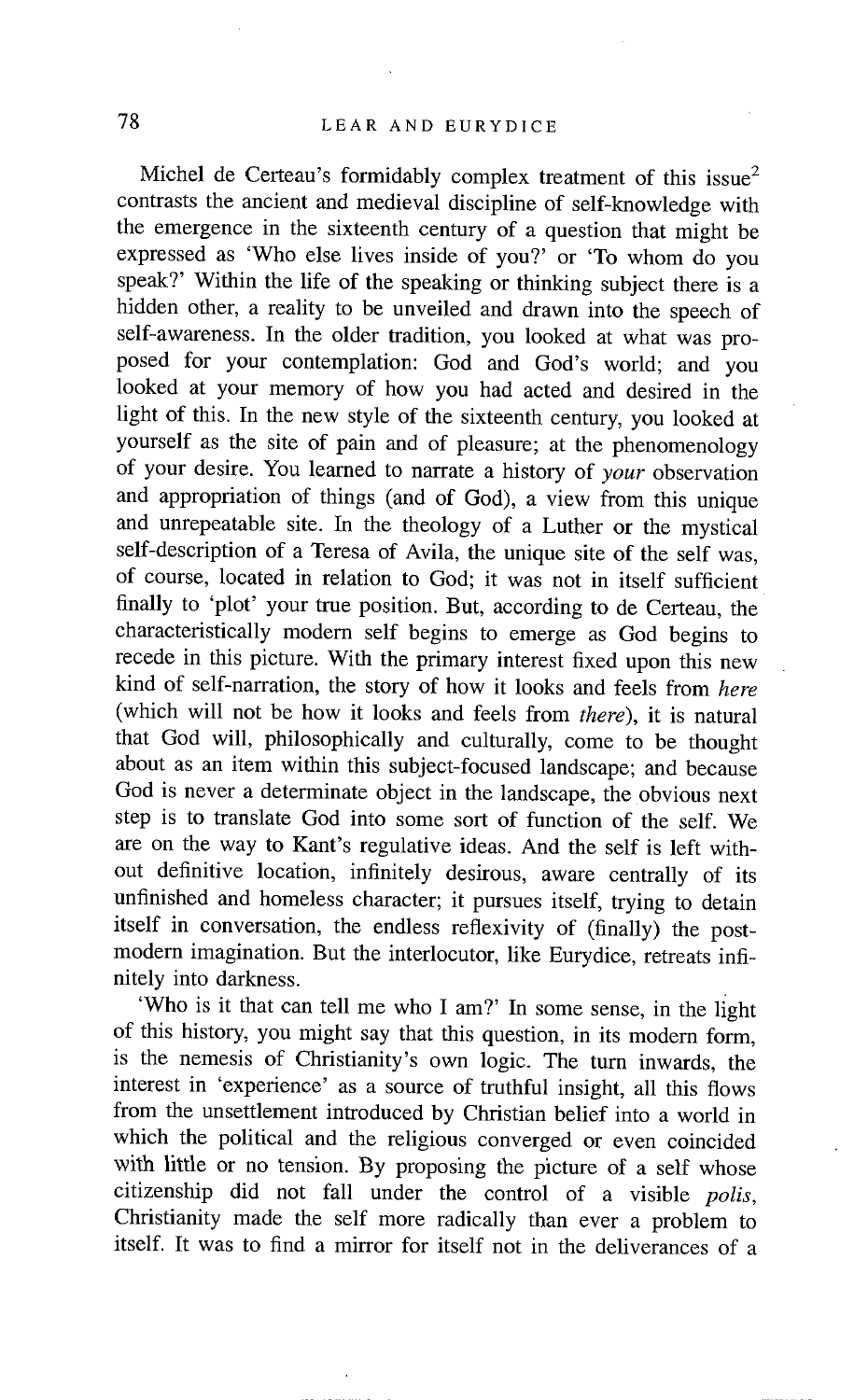civic practice of the ordinary kind, but in something less obviously 'mediated' - the direct apprehension of God's grace, whether by reformed faith or by intense contemplative experience; this, at least, is where the Christian enterprise had led by the end of the Middle Ages. It is an intriguing but complex task to trace how what Hannah Arendt famously called the 'worldless' dimension of Christian commitment developed towards this point.

## *The search for self." the need for reassurance*

The result, though, in the modern cultural and religious environment, is a none too happy picture. The turn to the subject in our understanding of Christian identity can lead to at least two distinct religious styles, neither of them sitting easily with anything much like classical Christianity. The more obviously problematic is the simple search for what induces positive experience  $-$  the 'spirituality' of self-nurture, with the self to be nurtured defined primarily in terms of a consciousness eager for reassurance. Gregory Jones, in a sharp critique of some modern American writing about 'the care of the soul', notes the difficulty of developing such care independently of any conviction about a *telos,* a specific goal for the enterprise of being human: the particular writer under review, says Jones, 'substitutes the random rituals of a religious tourist' for the tradition of disciplined growth) In the absence of a real *other* in religious life, an other not amenable to control, not defined by the meeting of my needs, all that can happen is the mobilization of immanent resources in the subject  $-$  the hidden resource that therapeutic ritual, calm and quiet can uncover. The elusive partner sought for restlessly by the modern subject, the Eurydice in permanent flight, is lured gently back into the circle of awareness, consolingly filling the particular need or emptiness of the active subject: an inner god or child or male or female or whatever. And the clear implication is that to be in any sense told who you are or might be by a *concrete* other, finite or infinite, to be defined by a commitment from and to such an other so that you are always awkwardly responding to, not drawing in the life of the other, is unwelcome and probably unintelligible  $$ which in turn lays heavy stress upon the individual's welfare and • occludes whatever might be involved in the forging of a *common*  language of aspiration and flourishing. The good of any particular other is likely to become a happy adjunct of my own inner arrival at a state of spiritual equilibrium and non-violence; but it is not likely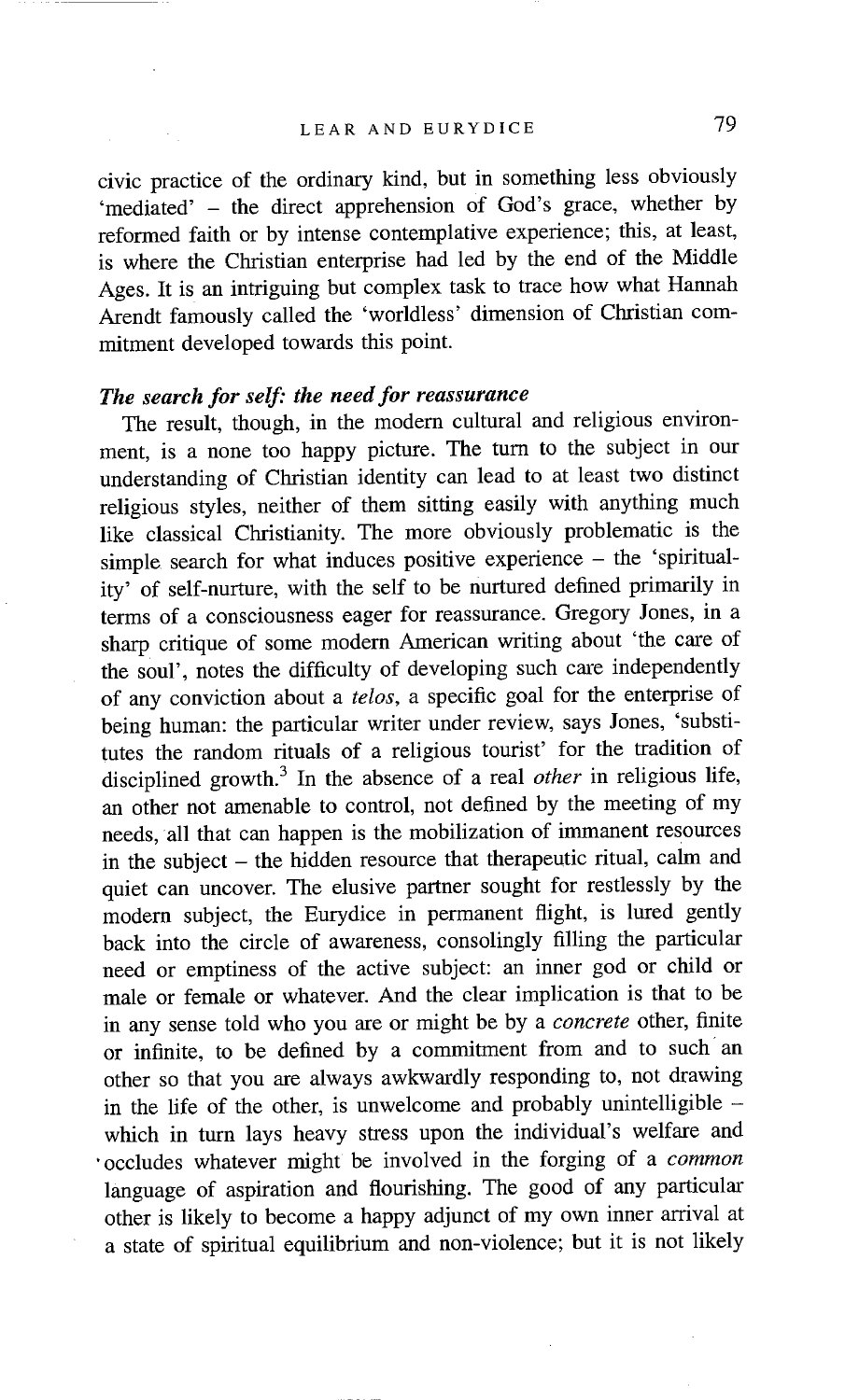to be seen as *intrinsic* to the very definition of my own final wellbeing.

# *The search for self: typologies of temperament and psyche*

This is the 'soft' side of contemporary spiritual self-nurture, an atmosphere in which there is probably little commitment to any theoretical structure. But there is also prevalent a style that purports to offer harder theoretical categories in the recapture and taming of Eurydice. Typologies of temperament or psyche are familiar enough in the history of our attempts to make sense of ourselves, from the four humours of classical and medieval medicine to the less reputable patterns of astrology. They have always been tolerably good servants and very bad masters. The contemporary fascination with typology (Myers-Briggs, the Enneagram) is little different; in terms of supposedly scientific validity, our modern types rest on no less fragile a basis. Good servants, in some circumstances (though, on an unsympathetic analysis, the question would have to be put as to whether any one would serve as well as any other); bad masters not so much (though this can be a problem) in encouraging wooden and static description and self-description as in the undercurrent of sheer fascination with the self that they foster. Wittgenstein memorably observed<sup>4</sup> that Freudian psychoanalysis appealed not because of its empirical toughness and experimental conformability (which are not in great supply) but because of the 'charm' of being shown to yourself as an actor in a complex and ancient drama, the charm of being told that you are more interesting than you thought, that your acts and words encode great things. Something of the appeal of modern typologies might be traced in the same way. It is charming to be told that we are interesting; it is (rather paradoxically) delightful to be assigned to categories, because then our motivations appear as more than arbitrary. We can be read, interpreted - not in terms of external structures into which we fit, but in terms of internal economics, the psyche's given resources. And the tools of such an analysis are reassuringly transferable; you can refine the analysis for yourself, and do so with greater and greater detail.

### *Learning how to speak of self*

At best, this can help to reinforce the sense that no individual exhausts the range of human skill and resource; at worst, it can supply an admirable alibi for self-criticism ('This is how I am'). In either case, it nudges to the margin consideration of how I *learn* to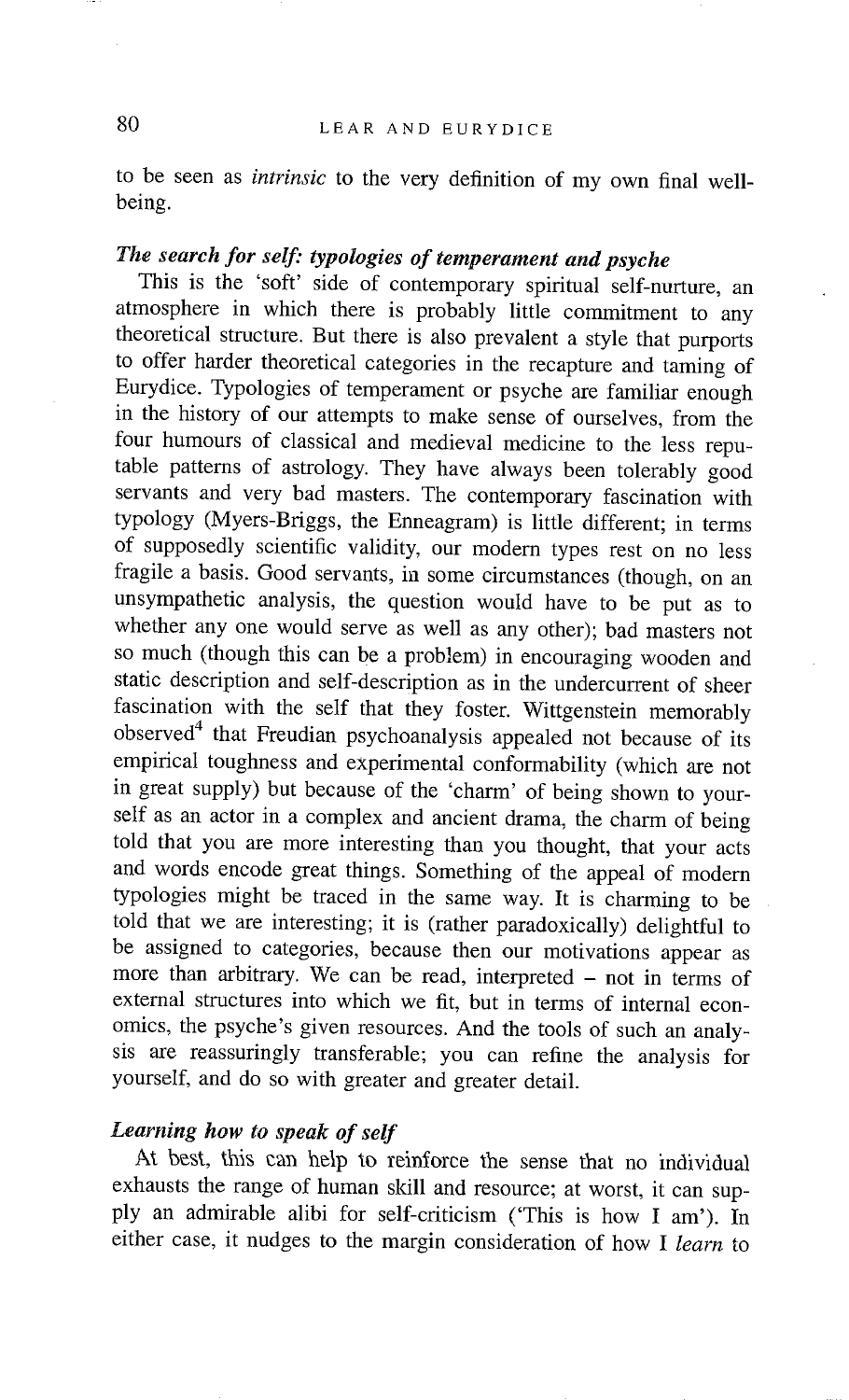speak of myself, the structures of power that give or fail to give me room to talk in certain ways. If I am going to recognize the sense in which I am not and cannot be the creature of the structures around me, I need a more not a less acute diagnostic skill in looking at what in fact *does* condition or define me. The message that 'all along' I had within myself the resources to define myself more truthfully is not necessarily good news, if it fails to take any account of those events, those shifts in relations in the material and social world, that might activate change in how I am able to see myself (and others).

The primitive Christian appeal to interiority was inseparable from belonging in a radically different kind of community, in which worth was not measured by the visible. Here the 'inner', hidden character of what matters most is not what justifies a retreat from sociality or a relativizing of corporate existence; it is what justifies and makes historically possible a community that is not immediately the victim of its own competitive and therefore violent conventions of recognizing worth. By appealing to the groundless and 'invisible' invitation extended by God, it blurs or breaks frontiers that depend on performance, and is in *that* sense sceptical of 'appearances'. Its appeal is not to what lies inside us, hidden in some elusive but finally identifiable pattern, some decipherable script, but to what is strictly and absolutely not available for inspection – the act of God's grace. Thus, from such a primitive Christian point of view, the interiority of modernity and postmoderuity is not interior enough: by fixing our attention on the disappearing Eurydice, or trying to bring her back into conversation, the contemporary constructions of selfhood attend to an idol of possible visibility, not to the real absence of God from all image and definition, to what most strictly does not appear - the 'secret Father' of the Sermon on the Mount, who sees but is not seen.

#### *The body: marking the limits of freedom*

But, in an age in which the legacy of Lear's anguished unknowing has become so acute, how do we escape the seduction of 'experience' and the turn to the consolations of modern and postmodern interiority? Perhaps what we most need to reacquaint ourselves with is the *bodiliness* of this 'site' of experiences of pain and pleasure. Whether we recognize it or not, the self that converses with itself and looks for the hidden conversational partner in its depths is already placed, simply as a material organism. To be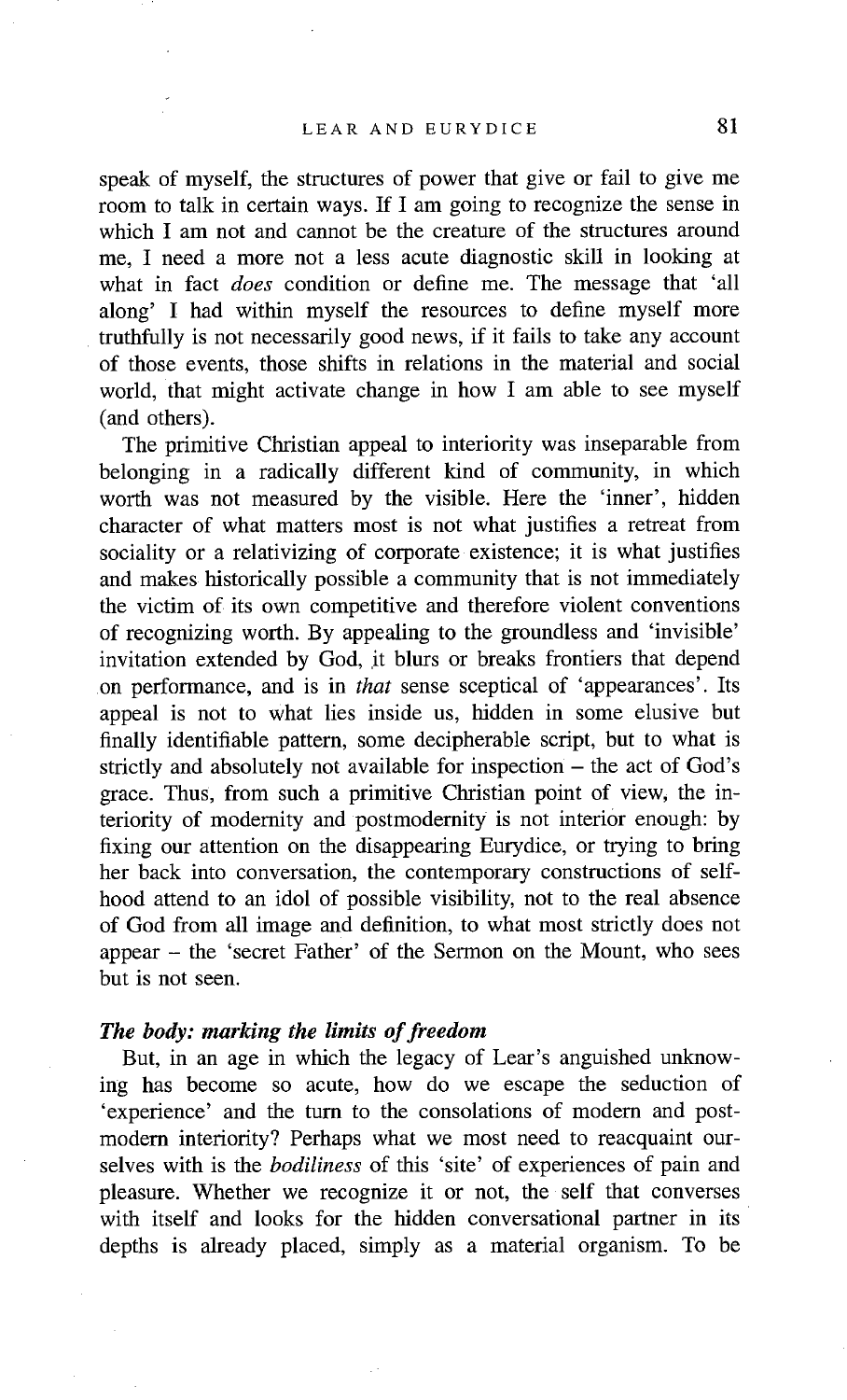### 82 LEAR AND EURYDICE

aware of your body is necessarily to be aware of the passage of time which is marked in the body, and so of the inescapable temporality of your identity. There is always a 'before' to who and what I am; I am not a psychic unit in a void, and my questioning about who I am cannot but arise from the time that my body embodies. To be aware of your body is also to be aware of your vulnerability  $$ not simply to experiences of pain or pleasure, but to a world of resistant objects which I must learn my way around. To be aware of the body is to be aware of the limits of will.

The body is, for the Christian, precisely the place 'between' the externality of performance, the satisfying of conditions for acquiring or maintaining a 'proper' identity, and the interior of fantasy and privacy. The body's materiality in a world of material processes marks the limit of social freedom  $-$  the limit of what any given order in community can change. We all speak; we all die. At the same time, it marks the limit of what can be said about the inner liberties of the psyche. We all grow; we are all taught to negotiate the world. What's more, it marks the ineradicable differentiation within humanity. We are all gendered  $-$  and thus also we are all desired and desiring in one way or another, our differences are realized as lack and - sometimes - love. This 'site' is a more complicated affair than the virgin territory of the experiencing subject within, but it is the site that has begun to attract rather more theoretical attention in some quarters (from European feminist philosophers, for instance). And all this suggests that a spirituality for our own times of crisis and change will need to have firmly in view the language and rhythms of bodiliness. 'Who is it that can tell me who I am?' Perhaps the answer to that will lie in the appropriation of our flesh – learning how to be still and to breathe, how to move or gesture with meaning; very much what another religious tradition calls mindfulness.

#### *Becoming engaged where grace is really felt*

And this is itself a theologically significant business. To become aware in this context of my fleshliness and mortality is to see this mortal flesh as 'desired' by grace. That is: to be deliberately and mindfully in the world, within limits, is to acknowledge that the self has frontiers, in the otherness of other subjects and other material realities, but also in what is other to all others, the world's context or ground. Some philosophers have written about the 'experience of contingency'. This may be to give hostages to the very experiential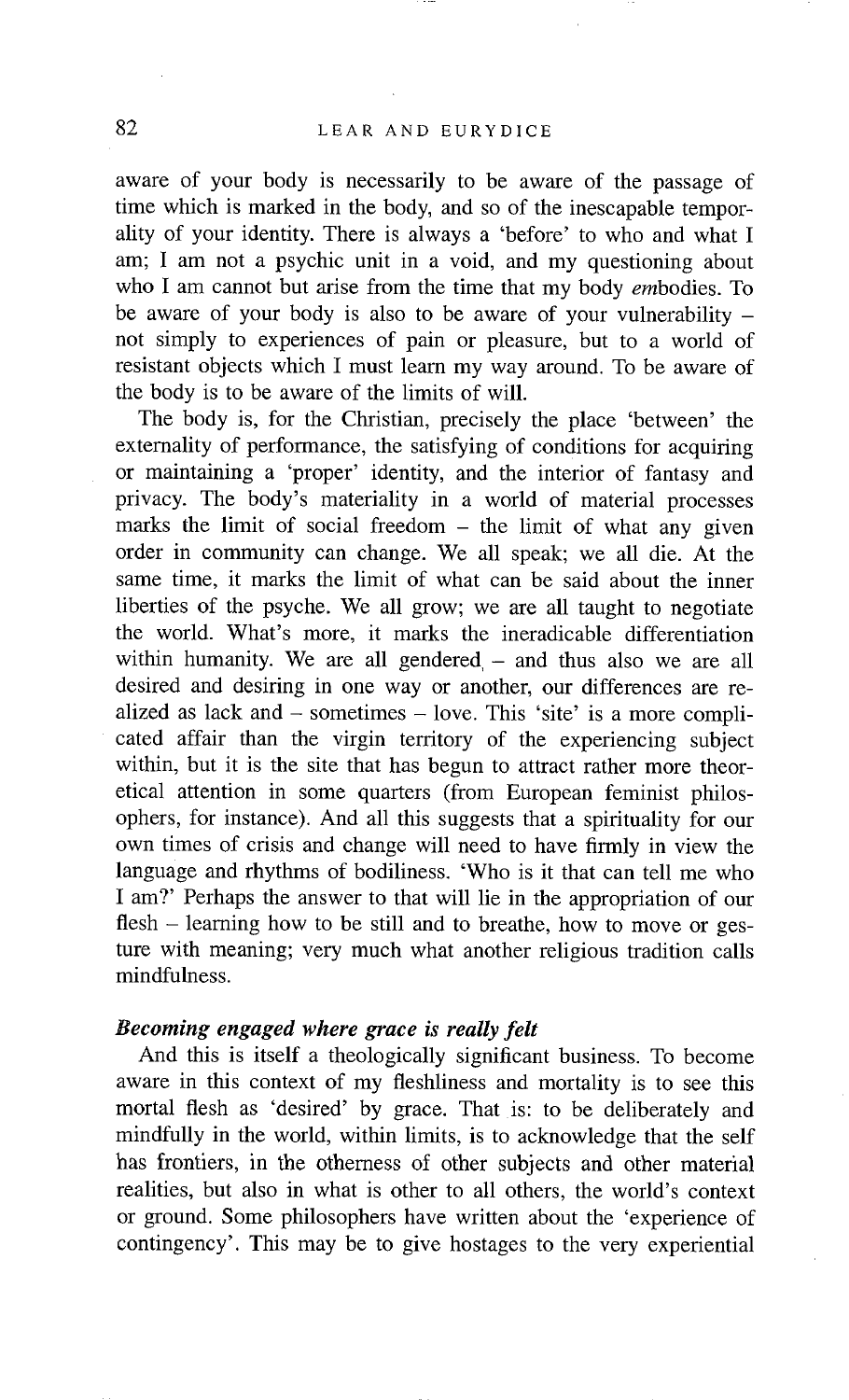fortune we are trying to challenge; but it expresses something of what is going on when we take up occupation of the site of our bodies in stillness before God. We are *granted* a place to be, simply in virtue of being there as material beings made by God: the physical act of drawing breath becomes an affirmation of my receiving of the gift of my place, an acknowledgement that I am 'wanted' by God in my fragility, my time-bound being which depends for its continuance on the physical environment. What is more, the Christian adds to this general acknowledgement the conviction that mortal flesh has become the carrier of divine meaning without reserve, in the history of Jesus Christ; to appropriate one's identity 'in the flesh' is also to appropriate an identity in Christ. That is to say, the complex of relations and acts (social and material) which binds us to Jesus will tell us who we are - not in virtue of our belonging in a visible institution, but in virtue of the way in which that institution, with appallingly uneven success, mediates that relation with the God of Israel as *Abba* which grounded the human identity of Jesus, the relation in the light of which all other criteria by which human identities are shaped will be judged.

We need, then, in our present time of crisis, to preserve real scepticism about alleged openings for spirituality and interiority in various quests for meaning or reassurance, even in various supposed rediscoveries of the sacred. Probably the most significant fact in popular religion today is its resurgent physicality  $-$  flowers at the site of a murder or fatal accident, candles and 'votive offerings' (remember Kensington Palace last autumn): the desire to do something material, to put your body somewhere and to leave a record of that being-somewhere is the beginning of a recognition that who I am is not a matter to be settled either by appeal to everyday social belonging (less than ever these days, when the patterns of belonging are fluid and vague) or by the retreat to the interior. It finds some sort of answer at the frontier that is the body  $-$  always a concrete 'site', always responding to what is there before, always engaged; always where grace is really felt, not as an 'experience' (a word that so often here means an emotionally coloured thought or self-description), but as what touches the skin and the lungs: earth, water, air, fire.